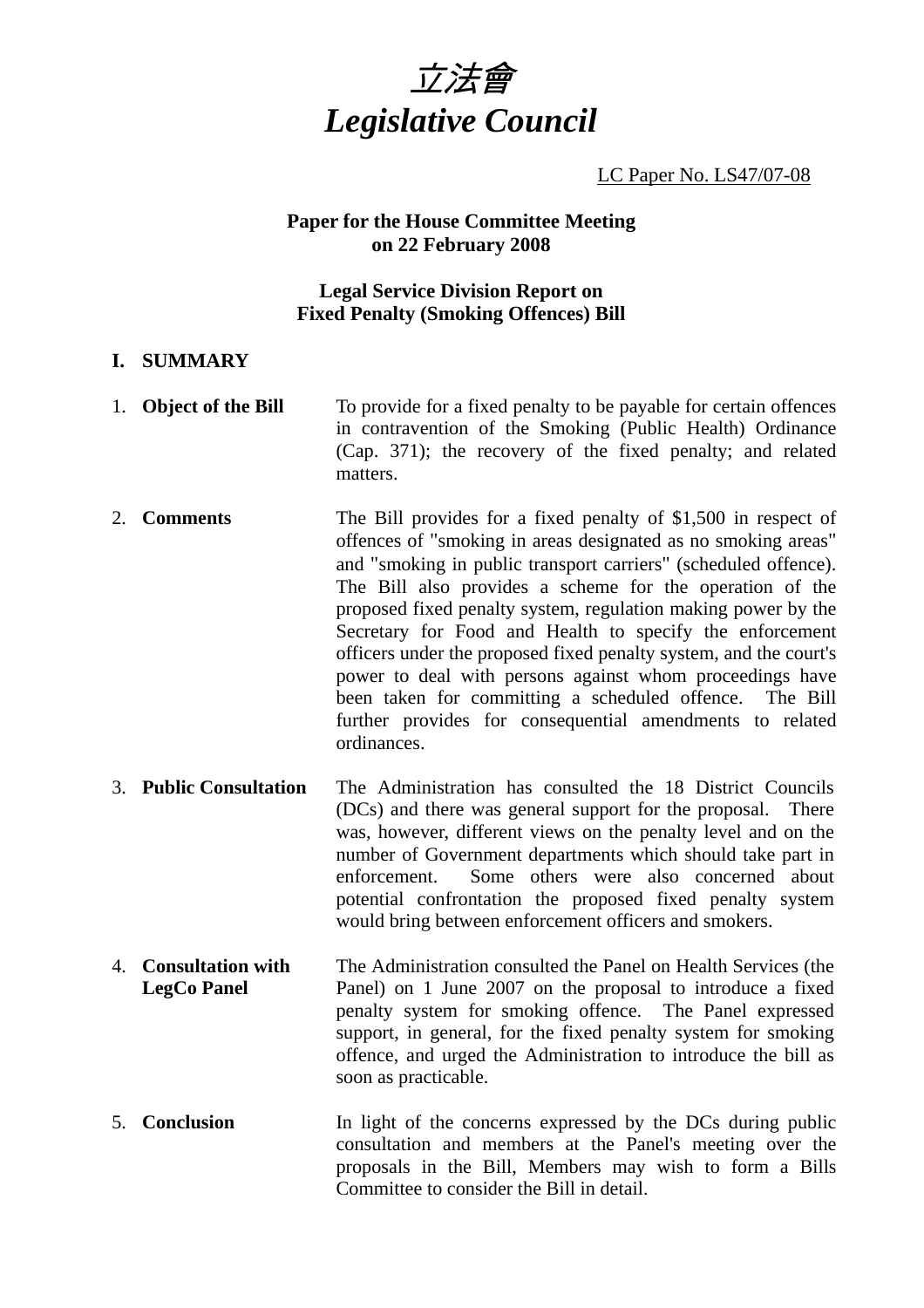# **II. REPORT**

### **Object of the Bill**

To provide for:-

- (a) a fixed penalty to be payable for certain offences in contravention of the Smoking (Public Health) Ordinance (Cap. 371);
- (b) recovery of the fixed penalty; and
- (c) related matters.

# **LegCo Brief Reference**

2. CR 3/52/581/89 of February 2008 from Food and Health Bureau (Health Branch).

### **Date of First Reading**

3. 20 February 2008.

#### **Comments**

4. The Bill proposes to empower public officers to be designated by the Secretary for Food and Health (the Secretary) in regulation after passing of the Bill, to issue a fixed penalty notice (FPN) to a person who has committed the following offences (scheduled offence):-

- (a) smoking in areas designated as no smoking areas (section 3(2) of the Smoking (Public Health) Ordinance); or
- (b) smoking in public transport carriers (section 4(1) of the Smoking (Public Health) Ordinance).

5. Under section 7(1) of the Smoking (Public Health) Ordinance, any person who contravenes section 3 or 4 of the Smoking (Public Health) Ordinance is liable on summary conviction to a fine of \$5,000. In the Bill, the fixed penalty level for a scheduled offence is fixed at \$1,500.

 $2 - 2$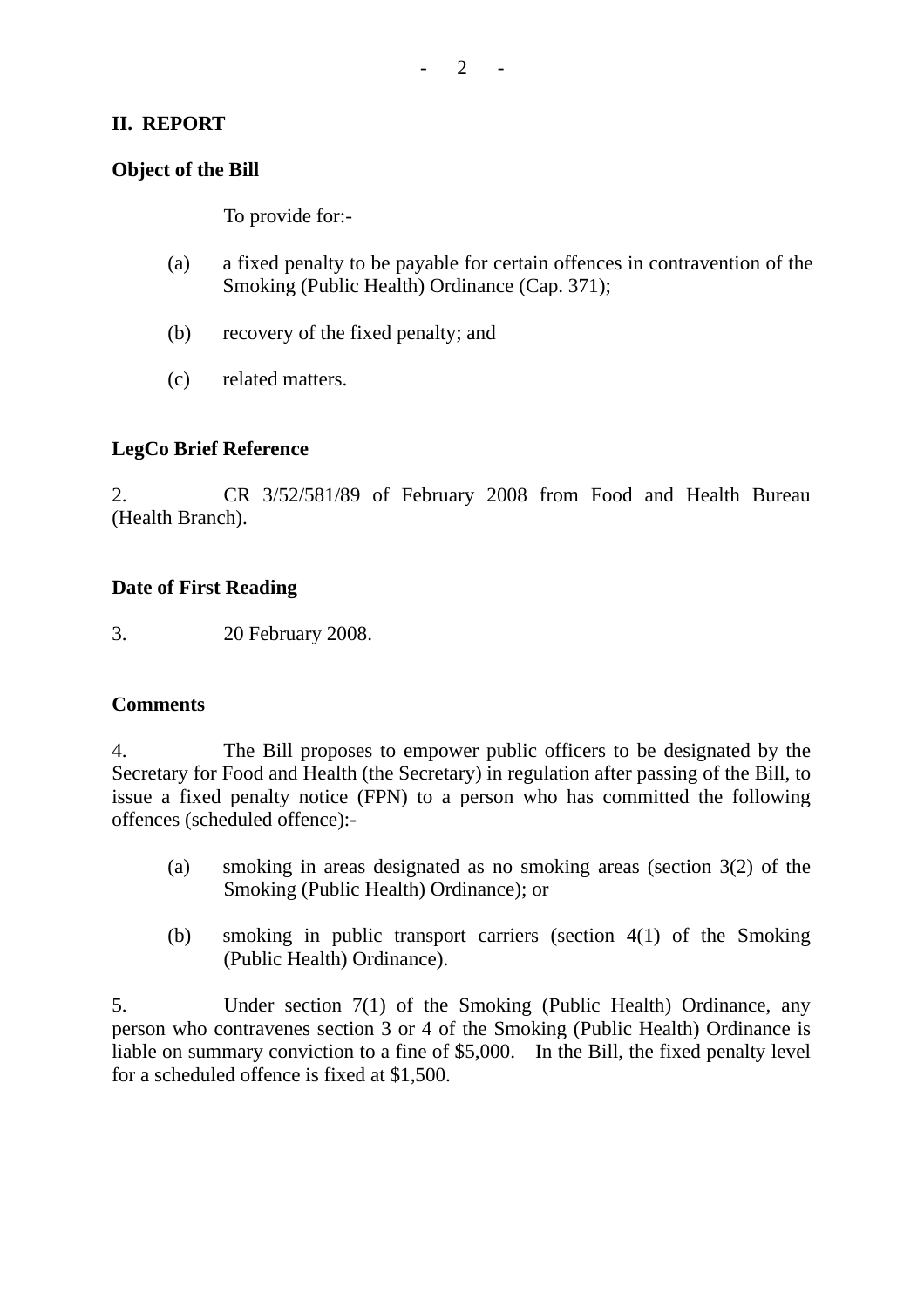6. Under the Bill, the Secretary may by notice specify a public officer or class of public officers to issue FPNs. In paragraph 16 of the LegCo Brief, the Administration proposes that Tobacco Control Inspectors and police officers be empowered to issue FPNs in all statutory no smoking areas as well as in public transport carriers. For certain public venues managed by Government departments and frequented by members of the public, the Administration proposes that public officers of the departments who are the venue managers or who assist in the management should also be empowered to issue FPNs.

7. Members may note that even with the fixed penalty system in place, enforcement officers could still initiate summary proceedings in certain circumstances, such as the person concerned failing to produce proof of identity and is prosecuted for related offences at the same time. Members may refer to paragraph 9 of the LegCo Brief for details.

8. A person, to whom an FPN has been given, may discharge his liability by paying the FPN within 21 days from the date of giving of the FPN.

9. Under clause 17 of the Bill, the Secretary may appoint a person to be "the Authority" (defined in clause 2(3) of the Bill). The Authority may serve on a person who has not paid the FPN or refused to accept the FPN a notice in the prescribed form (the reminder) demanding payment of the FPN and informing such person that if he wishes to dispute liability for the offence he should notify the Authority within 10 days. If no payment of the fixed penalty is received or no notification of the intention to dispute liability is received within 10 days, a magistrate shall, upon application, order the offender to pay the fixed penalty, an additional penalty equal to the amount of the fixed penalty and the sum of \$300 by way of costs. Where the offender fails to comply with the order, he shall be deemed to have failed to pay the sum adjudged to be paid by a conviction and shall be liable to be imprisoned under section 68 (Scale of imprisonment for non-payment of money, etc.) of the Magistrates Ordinance (Cap. 227).

10. A magistrate may, upon application by a person claiming that the reminder has not come to his notice without neglect by that person, rescind the order made. A magistrate may also for good cause, upon an application by the Authority at any time, rescind any order for payment of a fixed penalty and any other order made in the same proceedings.

11. If a person, who wishes to dispute liability for a scheduled offence, is convicted of such an offence after having offered no defence or a defence which is frivolous or vexatious, the magistrate before whom the proceedings are heard shall, in addition to any other penalty and costs, impose an additional penalty equal to the amount of the fixed penalty for the offence.

12. Notwithstanding that proceedings have been taken, a person who has notified the Authority that he wishes to dispute liability may pay the fixed penalty, an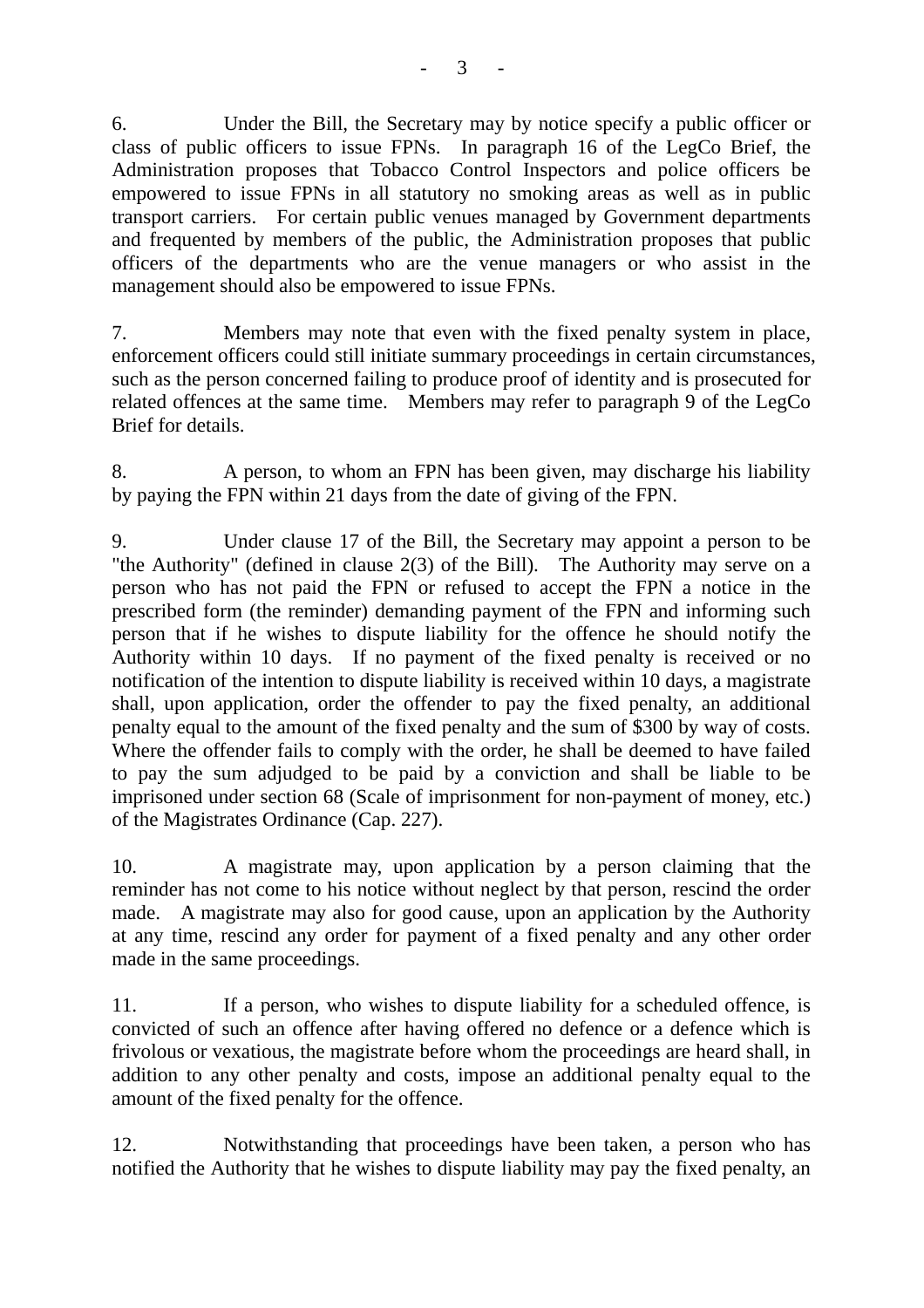additional penalty equal to the amount of the fixed penalty and the sum of \$500 by way costs. After such payment the proceedings shall then terminate.

# **Public Consultation**

13. According to paragraph 35 of the LegCo Brief, the Administration has "consulted the 18 District Councils and there was general support for the proposal. There was, however, a minority who held a different view on the penalty level and on the number of Government departments who should take part in the enforcement action. Some others are also worried about the potential confrontation the fixed penalty system would bring about between enforcement officers and smokers, especially elderly smokers."

# **Consultation with LegCo Panel**

14. The Administration consulted the Panel on Health Services (the Panel) on 1 June 2007 on the latest progress of the proposal to introduce a fixed penalty system for smoking offence.

15. A member asked whether the FPNs for smoking offence could be incorporated into the prescribed forms of the FPNs for public cleanliness offences, so as to provide convenience to those enforcement departments which were vested with the authority to issue both fixed penalty notices. The Administration advised that it would be complicated to do so, as the FPNs for smoking offence would be underpinned by a separate primary legislation and mechanism. Nevertheless, it would be possible for all enforcement departments for the fixed penalty system for smoking offence to use the same prescribed form of the FPN for smoking offence.

16. Another member asked whether consideration could be given to also involving the Food and Environmental Hygiene Department (FEHD) inspectors to issue FPNs for smoking offence which took place on food premises. The Administration advised that it would not be practicable to do so as inspections to food premises by FEHD inspectors mainly focused on the kitchen and related food preparation areas, rather than areas for serving patrons. Moreover, FEHD inspectors were not stationed on the food premises, but only carried out inspection to the premises on a regular basis in accordance with the track record and risk classification of the premises ranging from once every four to 20 weeks.

17. The Panel expressed support for the fixed penalty system for smoking offence, and urged the Administration to introduce the bill as soon as practicable.